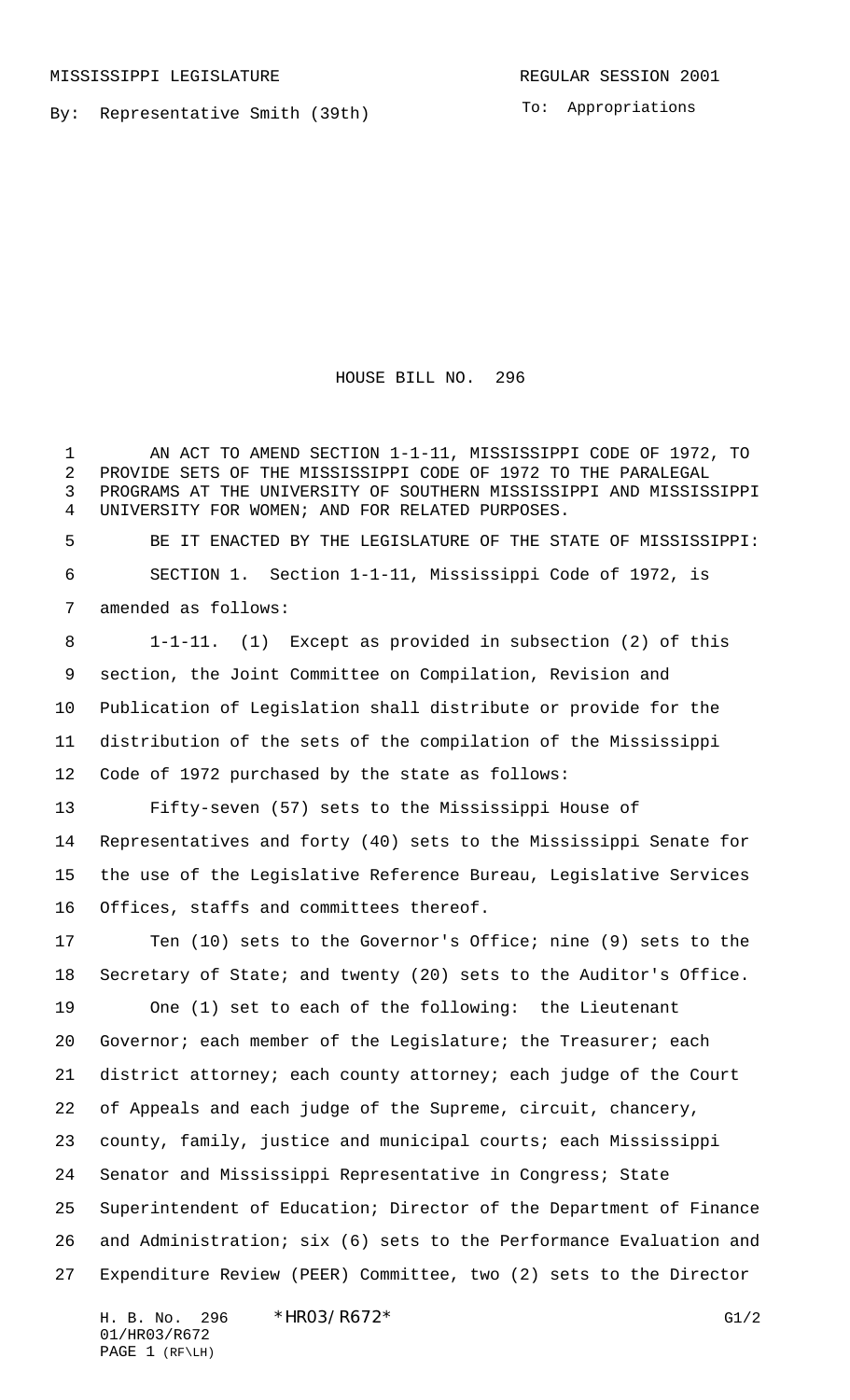of the Legislative Budget Office; the Commissioner of Agriculture and Commerce; each Mississippi Transportation Commissioner; six (6) sets to the Department of Corrections; the Insurance Commissioner; the Clerk of the Supreme Court; the State Board of Health; each circuit clerk; each chancery clerk in the state for 33 the use of the chancery clerk and the board of supervisors; each sheriff in the state for the use of his office and the county officers; and each county for the county library (and an additional set shall be given to each circuit clerk, chancery clerk, sheriff and county library in counties having two (2) judicial districts).

 Two (2) sets to the Department of Archives and History; two (2) sets to the State Soil and Water Conservation Commission; sixty-eight (68) sets to the Attorney General's Office; six (6) sets to the Public Service Commission; four (4) sets to the Public Utilities Staff; thirty-six (36) sets to the State Tax Commission; two (2) sets to the State Personnel Board; six (6) sets to the State Law Library; one (1) set to the Library of Congress; ten (10) sets to the University of Mississippi Law School; one (1) set each to the paralegal programs at the University of Southern Mississippi and Mississippi University for Women; one (1) set each to the Mississippi School for the Deaf and the Mississippi School for the Blind; one (1) set each to the University of Mississippi, Mississippi State University, Mississippi University for Women, University of Southern Mississippi, Delta State University, Alcorn State University, Jackson State University, Mississippi Valley State University, and the Board of Trustees of State Institutions of Higher Learning; and one (1) set to the Supreme Court judges' conference room. In furtherance of the State Library's reciprocal program of code exchange with libraries of the several states, the joint committee shall, at the direction and only upon the written request of the State Librarian, distribute or provide for the distribution of sets of the code to such libraries.

H. B. No. 296 \*HR03/R672\* 01/HR03/R672 PAGE 2 (RF\LH)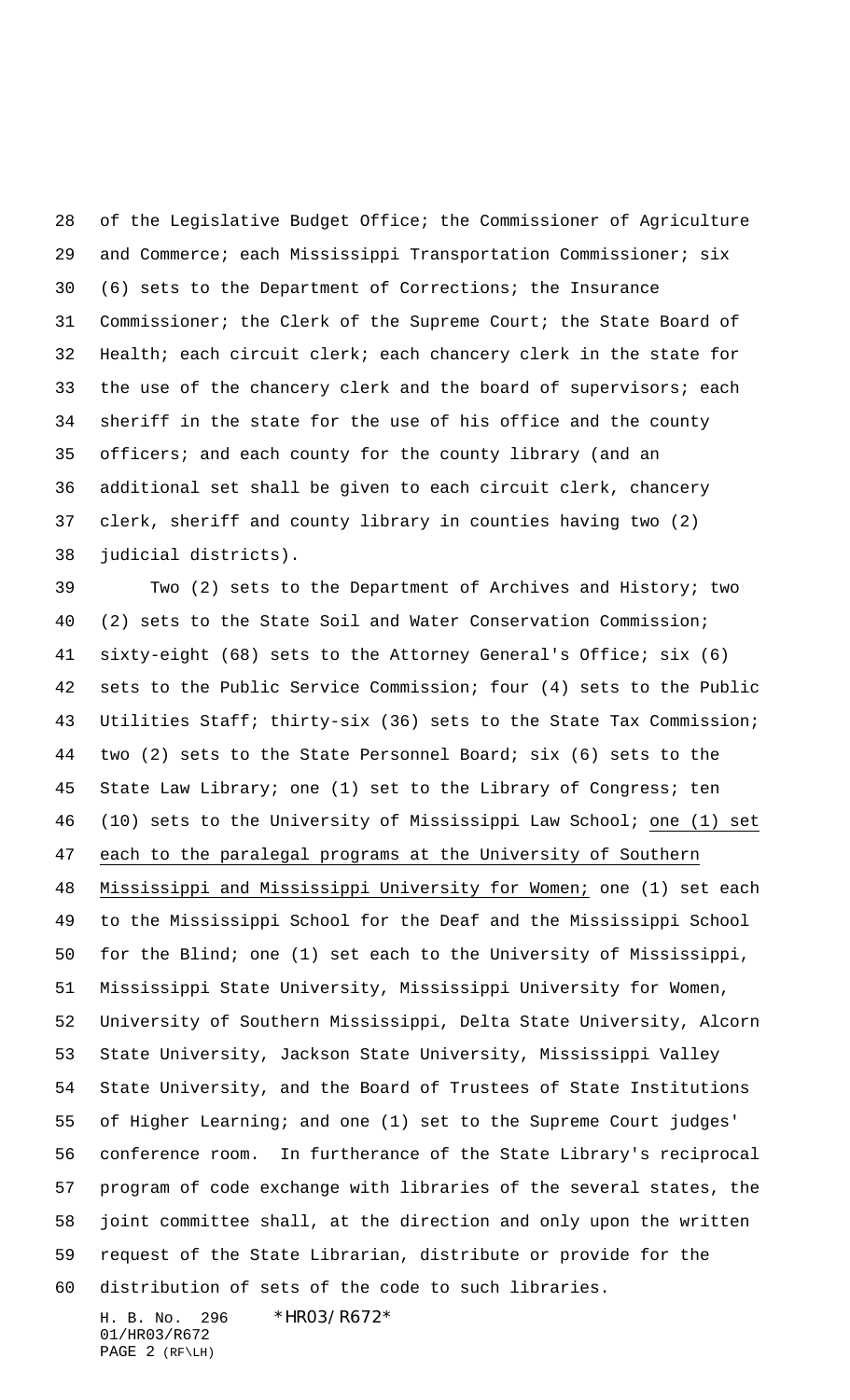One (1) set to each state junior or community college; three (3) sets to the Department of Wildlife, Fisheries and Parks; two (2) sets to the Department of Environmental Quality; two (2) sets to the Department of Marine Resources; two (2) sets to the Mississippi Ethics Commission; six (6) sets to the Mississippi Workers' Compensation Commission; four (4) sets to the State Department of Rehabilitation Services; and seven (7) sets to the Department of Human Services. One (1) set to each of the following: State Textbook Procurement Commission; University Medical Center; State Library Commission; Department of 71 Agriculture and Commerce; Forestry Commission; and seventeen (17) sets to the Department of Public Safety. Also, one (1) set to each of the following: Adjutant General, Department of Economic and Community Development, Department of Banking and Consumer Finance, Bureau of Building, Grounds and Real Property Management, the State Educational Finance Commission, the Mississippi Board of Vocational and Technical Education, Division of Medicaid, State Board of Mental Health, and Department of Youth Services.

 The joint committee is authorized to distribute or provide for the distribution of additional sets of the Mississippi Code, not to exceed three (3) sets, to the office of each district attorney for the use of his assistants.

 The joint committee shall provide to the Mississippi House of Representatives and the Mississippi Senate the annual supplements to the Mississippi Code of 1972 for each set of the code maintained by the House and Senate.

 The set of the Mississippi Code of 1972 to be provided to each member of the Legislature shall be provided unless specifically waived by such legislator in writing.

 An elected or appointed officeholder in the State of Mississippi, except for a member of the Legislature, shall deliver to his successor in office, or to the joint committee if there is

H. B. No. 296 \* HRO3/R672\* 01/HR03/R672 PAGE 3 (RF\LH)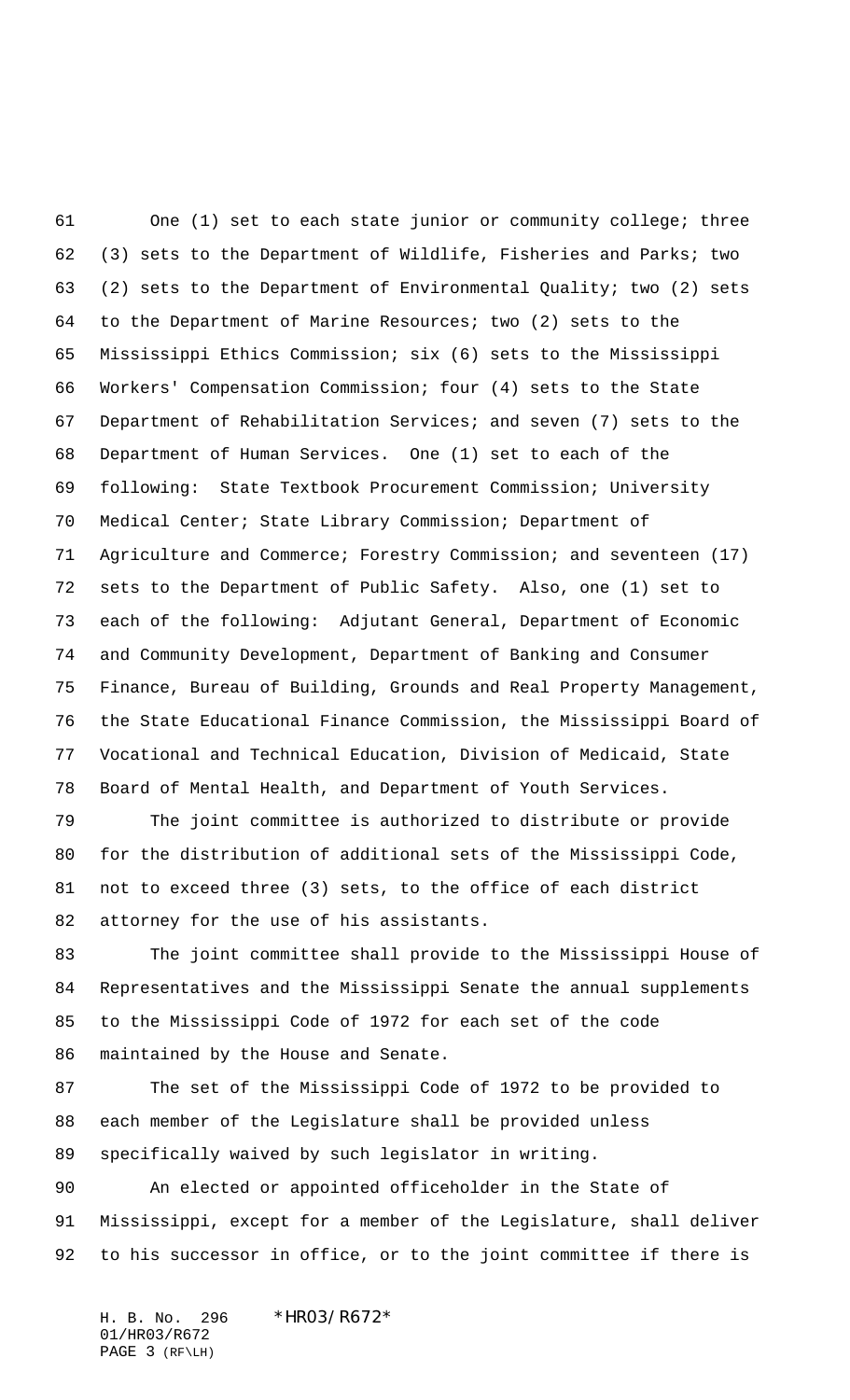no successor, the set of the Mississippi Code of 1972 provided the officeholder under this section.

 Before the joint committee delivers or provides for delivery of a copy of the Mississippi Code of 1972 to an individual officeholder, the joint committee shall prepare and submit a written agreement to the officeholder. The agreement shall, among other provisions, state that the code is the property of the State of Mississippi, that it shall be transferred to the officeholder's successor in office, that the officeholder has an obligation to make such transfer and that the officeholder shall be responsible for the failure to deliver the code and for any damage or destruction to the code, normal wear and tear excepted. The joint committee shall execute the agreement and forward it to the officeholder for execution. The joint committee shall not deliver or provide for delivery of the code to the officeholder until the executed agreement is received by the committee. The joint committee may include in the agreement such other provisions as it may deem reasonable and necessary. In addition to damages or any other remedy for not transferring a set of the code to his successor, an officeholder who does not transfer his set of the code shall be guilty of a misdemeanor and shall, upon conviction, pay a fine of One Thousand Dollars (\$1,000.00). Upon request of the joint committee, the Attorney General shall assist the joint committee in taking such actions as necessary to require an officeholder to transfer the set of code provided under this section to his successor, or to the joint committee if there is no successor, and to recover reimbursement or damages from any officeholder for the loss of or damage or destruction to any volumes of the set of the code provided under this section, other than normal wear and tear.

 Replacement of missing, damaged or destroyed sets or volumes of the code provided by this chapter may be obtained from the code

H. B. No. 296 \*HR03/R672\* 01/HR03/R672 PAGE 4 (RF\LH)